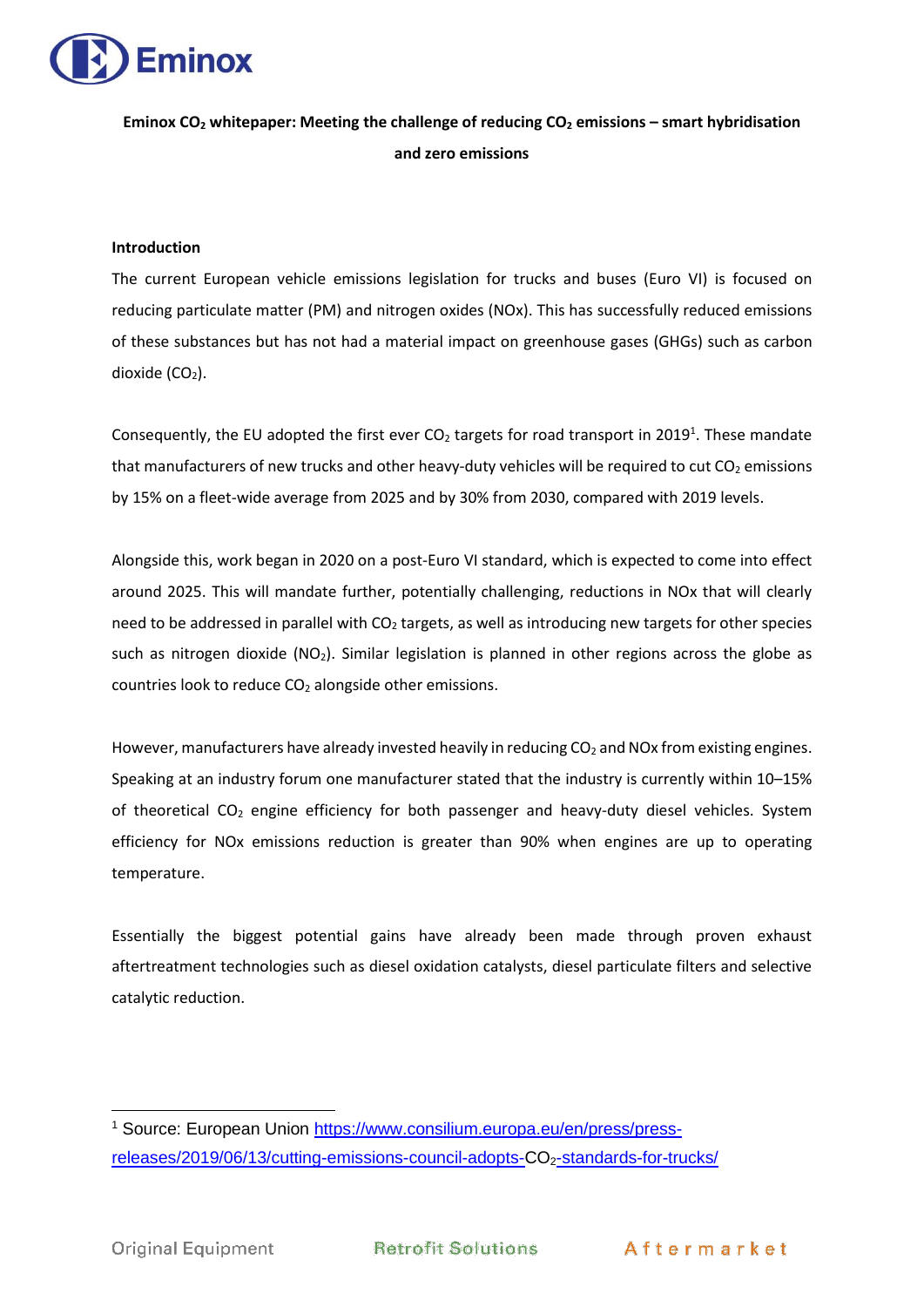

Given these factors, how can OEMs and their suppliers overcome this challenge effectively and efficiently? This whitepaper sets out potential routes forward for heavy-duty OEMs in reducing  $CO<sub>2</sub>$ and meeting tightening targets by adopting a system-wide approach.

## **The legislative roadmap**

#### **On-Highway**

Within Europe, the current Euro VI standard mandates strict limits for PM and NOx but has no target for CO2. On-highway vehicles need to achieve 460mg/kWh for NOx and 10 mg/kWh for PM over the World Harmonised Transient Cycle (WHTC) in order to comply. While all new vehicles meet the standard, with more and more Clean Air Zones and Ultra Low Emissions Zones appearing across the UK and Europe, operators of older trucks, buses and coaches have therefore looked to retrofit emissions reduction technologies to cost-effectively achieve compliance.

## **On-Highway Legislation Roadmap**



The near future will see major changes in legislation, driven by the need to reduce emissions and GHGs to meet climate change and decarbonisation targets and to improve air quality. Post-Euro VI regulations are currently being planned but are expected to further reduce NOx limits as well as introducing NO<sub>2</sub> targets.

Alongside this, separate legislation will force a reduction of 15% in CO<sub>2</sub> by 2025, rising to 30% from 2030, compared to 2019 levels. These will be reviewed in 2022, and while the current COVID crisis has caused some to question whether targets should be delayed it is likely that they will be retained given other EU decarbonisation commitments.

## **Off-Highway**

Heavy-duty Non-Road Mobile Machinery (NRMM) manufacturers have had to meet EU Stage V regulations, introduced from 2019, which are expected to remain in force until 2027. Their replacement is likely to include a target of at least 50% reduction in NOx whilst maintaining PM at current levels.

Original Equipment

## **Retrofit Solutions**

Aftermarket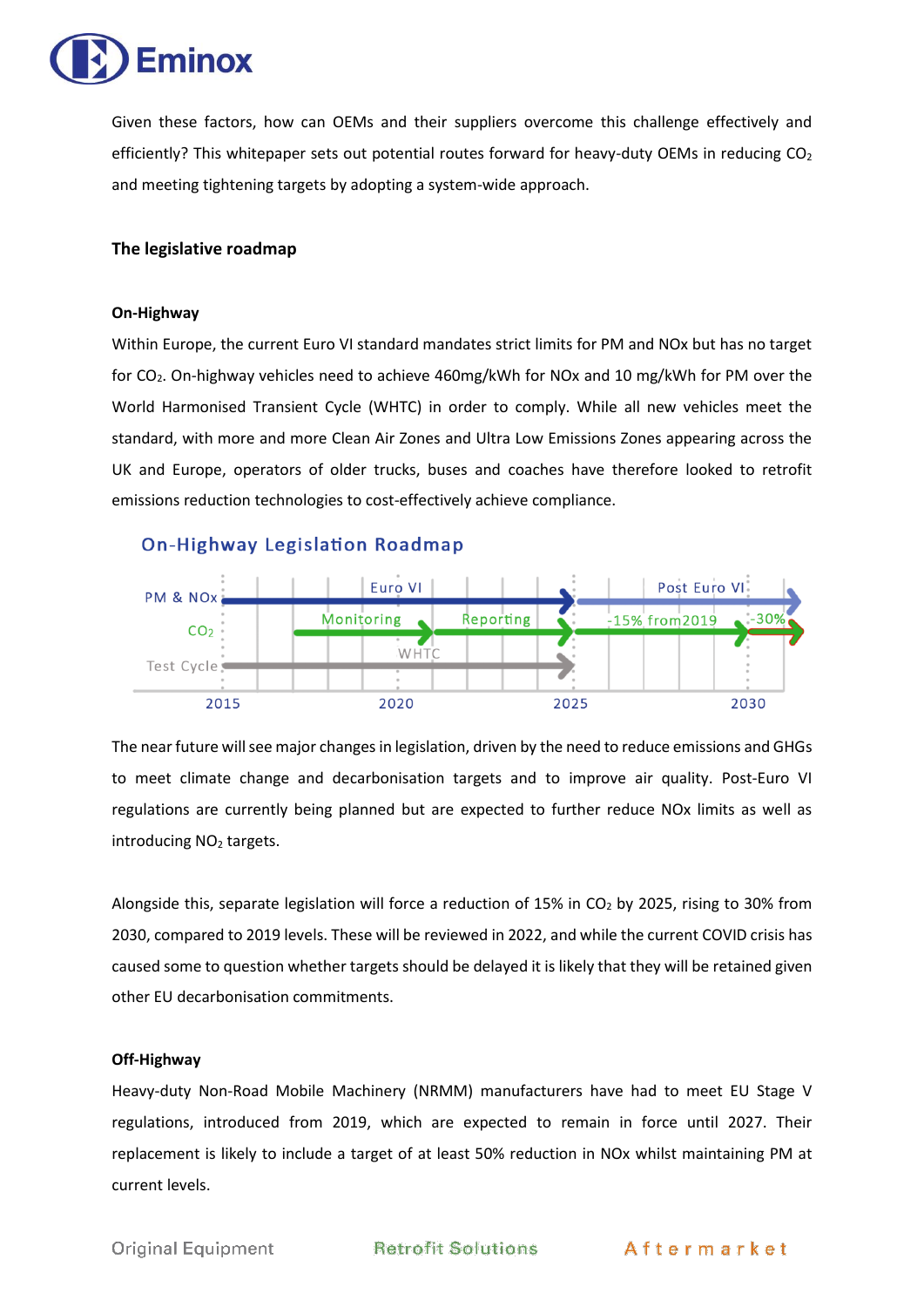

## **Off-Highway Legislation Roadmap**



Given the smaller volumes of individual vehicles/construction equipment produced compared to trucks and buses, meeting yet tighter emissions standards will be a particular challenge. Manufacturers will need to make significant investment in engines to ensure compliance, which will not be cost-effective for some variants. Consequently, many are rationalising their range, focusing on those engines where the benefits and market opportunity of developing and homologating bespoke emissions control systems, potentially with external partners, outweighs the costs.

## **Solutions for future compliance**

The typical layout of a Euro VI or Stage V Exhaust Aftertreatment Systems (EATS) is shown in this graphic.



The EATS employ technologies such as a Diesel Oxidation Catalyst and Diesel Particulate Filter for PM regulation and a Selective Catalytic Reduction Catalyst for NOx control, as outlined below:

**Original Equipment** 

**Retrofit Solutions** 

Aftermarket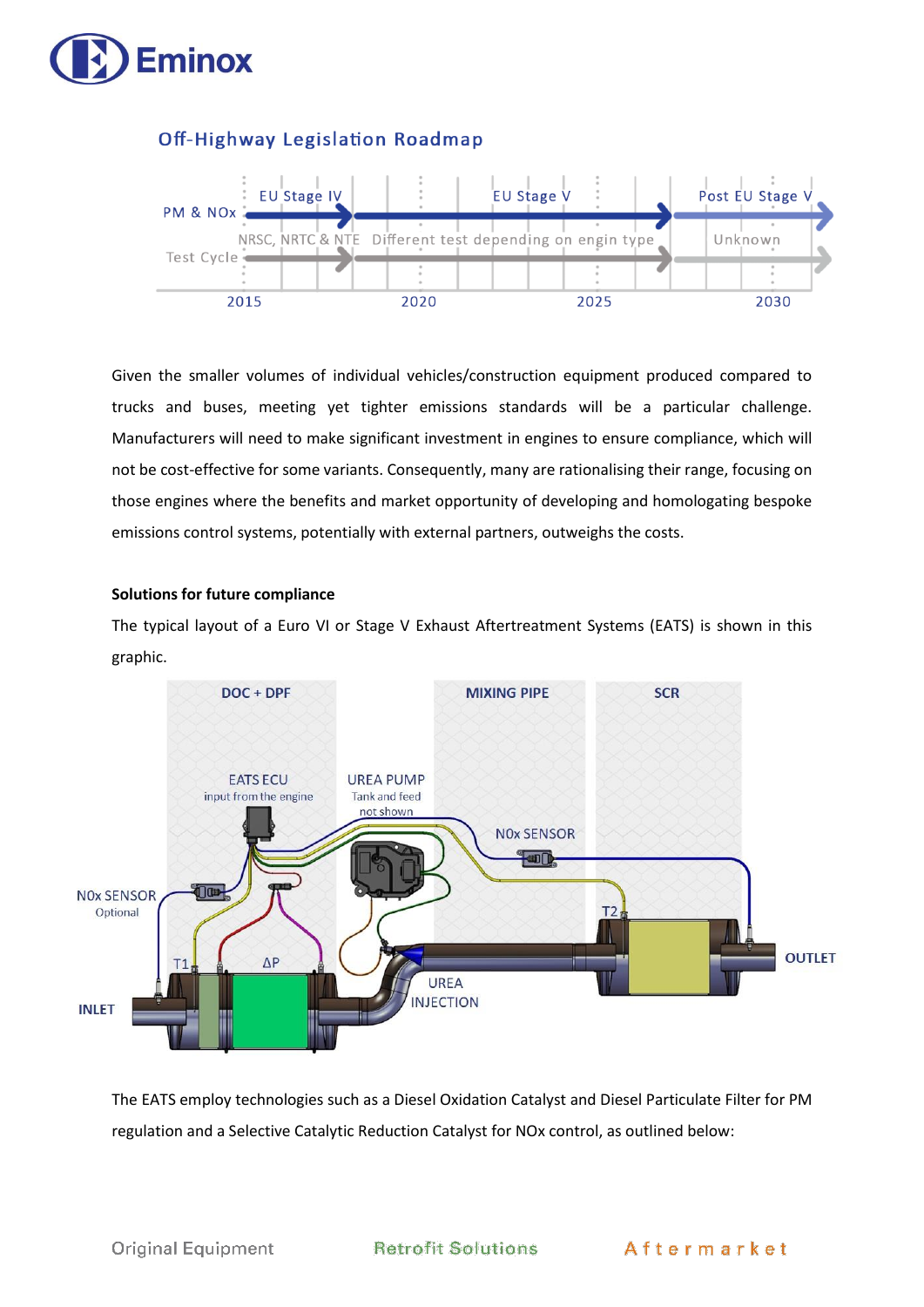



However, given tightening legislative targets, improving performance in reducing emissions, particularly around CO<sub>2</sub>, requires a different approach. Future solutions need to focus on three areas – engine development, transforming the EATS and wider changes to the powertrain/fuels, with improvements in all three enabling compliance.

## **1. Engine Development**

Engine and vehicle manufacturers will utilise strategies including cylinder deactivation, engine downspeeding and engine downsizing to maximise fuel efficiency and therefore, reduce CO2 emissions. In addition, technologies such as variable speed water and oil pumps and electrical driven engine auxiliaries could be employed to further reduce unnecessary parasitic load on the engine. In combination, with the overall target of reducing CO2 emissions, the improvements made to engine systems are likely to result in reduced exhaust temperature, which could detrimentally affect the EATS performance.

## **2. Transforming the EATS**

Ever-decreasing emissions targets coupled with CO2 reduction goals puts additional strain on the aftertreatment to perform better over a broader range of operating conditions. A traditional aftertreatment layout, DOC, DPF and SCR/ASC is unlikely to satisfy the requirement for NOx reduction and therefore the EATS architecture must be adapted. Dual SCR with an upstream close coupled module to maximise the exhaust energy directly from the engine is clearly an option to enable a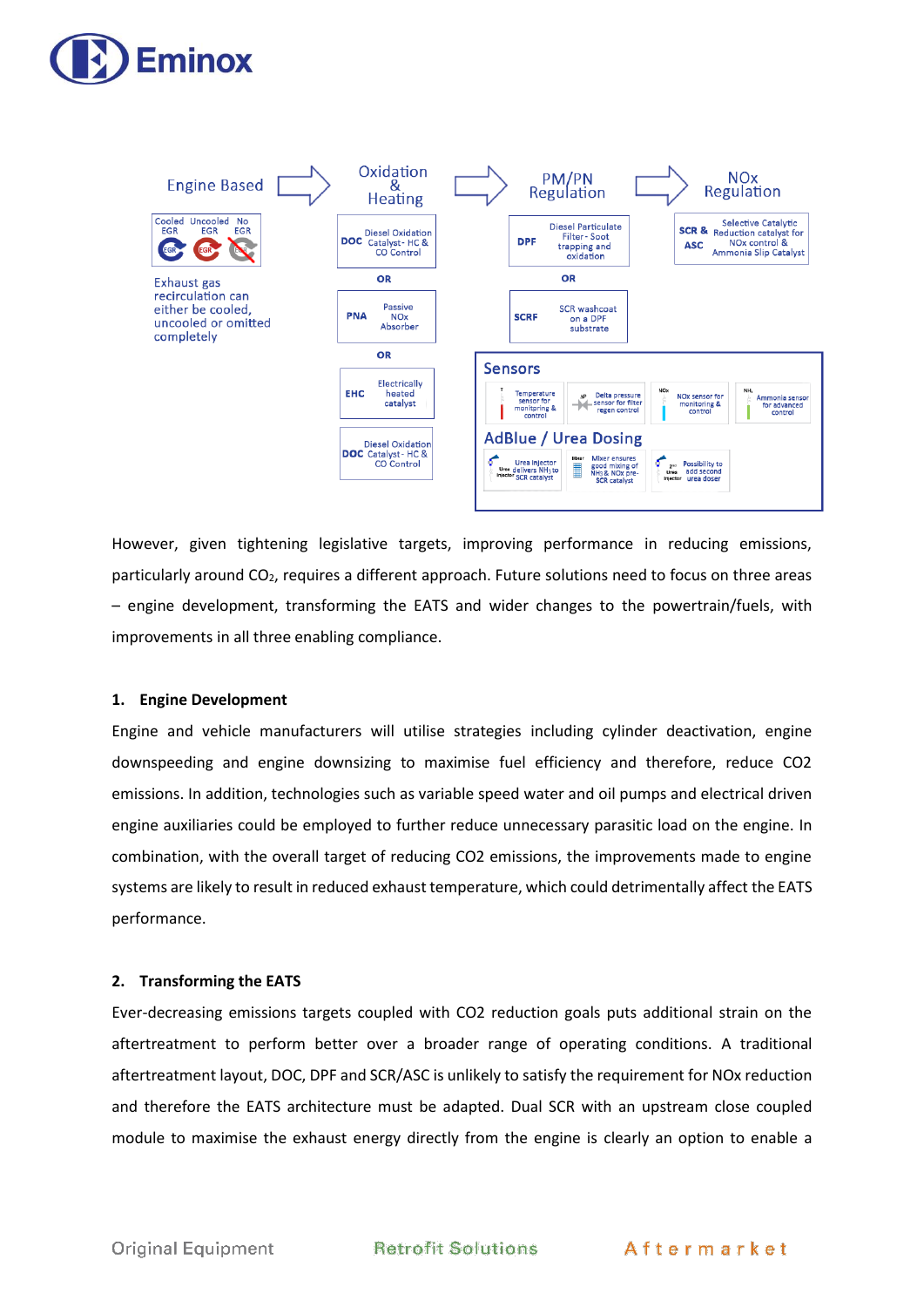

broader NOx control window. SCR coated particulate filters will reduce the EATS size whilst minimising thermal lag traditionally caused by the DPF.

The introduction of hybrid powertrains is going to require package space to accommodate the batteries, which will mean the EATS has to be more compact and delivery greater efficiency, leading to a focus on expert design and packaging, whilst utilising more intelligent software to control performance across the range of engine operating parameters.

Dependent on the overall architecture, other technologies such as electrically heated catalysts, passive NOx absorbers and urea hydrolysis catalysts could be employed to maximise the operating range of the aftertreatment. Whatever the layout of the engine and aftertreatment system the effective use of thermal insulation will be a significant enabler to meeting emissions targets.

## **3. Powertrain**

The automotive industry is clearly on a path to a zero-emissions future and heavy-duty vehicles are no exception. The future for the heavy-duty diesel powertrain is going to involve hybrid engine-battery powertrains in various architectures from electric assist in mild hybrids to series hybrids with an electric drivetrain with an engine providing power to the battery. The introduction of hybrids as a heavy-duty powertrain solution will, due to the space required for the batteries, necessitate the downsizing of both the engine and the EATS.

While fossil-derived diesel is currently the predominant fuel for heavy-duty vehicles, decarbonising fuels will bring well-to-wheel reductions in CO<sub>2</sub>. There is also a need to decarbonise the generation of electric power, removing the burning of fossil fuels from power stations if targets are to be made for creating truly clean power. Alternative fuel options available will vary across industry, including:

- Road transport: Alternative fuels created as by-products from other processes: LPG, propane, methanol, etc.
- Agriculture: Biomethane from anaerobic digestion
- Marine: LNG as an interim solution, followed by hydrogen in the future
- Aviation: Fuels from solid waste feedstock

## **Box out: Eminox and biofuels from waste**

Eminox, in collaboration with JM Davy, has developed an engineered solution to package Fischer-Tropsch catalyst material within a novel reactor technology that Johnson Matthey and BP have jointly

## Retrofit Solutions Aftermarket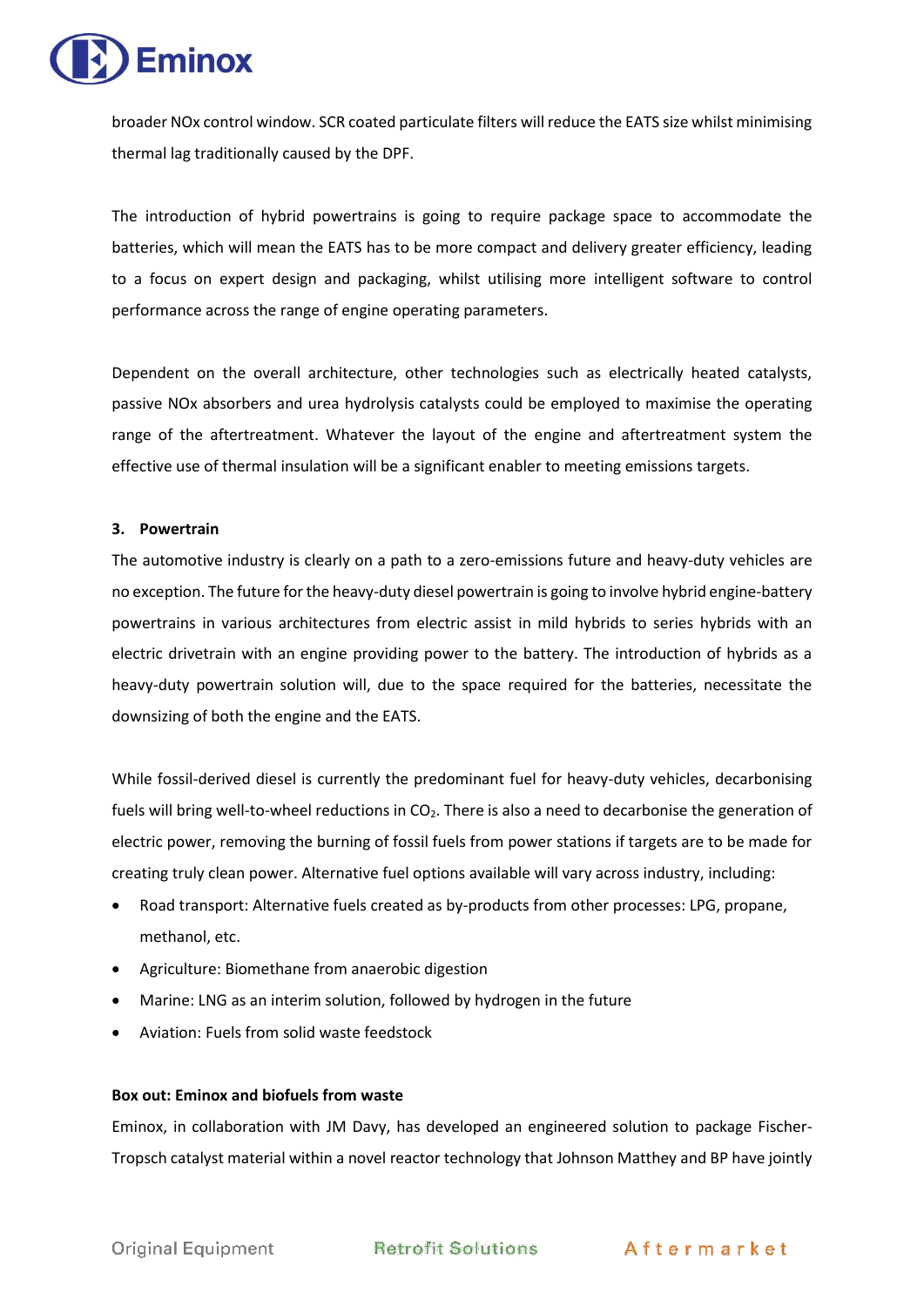

developed. This is being used in the US at the world's first plant to manufacture renewable aviation fuels from municipal solid waste feedstock, or household rubbish that would otherwise be landfilled. Able to operate at both large and small scale, the technology economically converts synthesis gas into long-chain hydrocarbons suitable for the production of diesel and jet fuels.

What is clear is that there are multiple options for reducing CO<sub>2</sub> and NOx and that different OEMs will have different approaches, depending on their needs and applications. Selecting and implementing the optimal solution will require an integrated approach, based on a combination of experience, expertise and deep understanding of emissions reduction.



## **Eminox – your emissions reduction partner**

Eminox has built up over 30 years of experience in EATS across multiple heavy-duty industries, including on-highway (buses, trucks, coaches), off-highway, rail, marine and aviation. We partner with leading OEMs, including Volvo, Iveco and Liebherr, as well as designing and manufacturing retrofit solutions for buses, coaches and trucks.